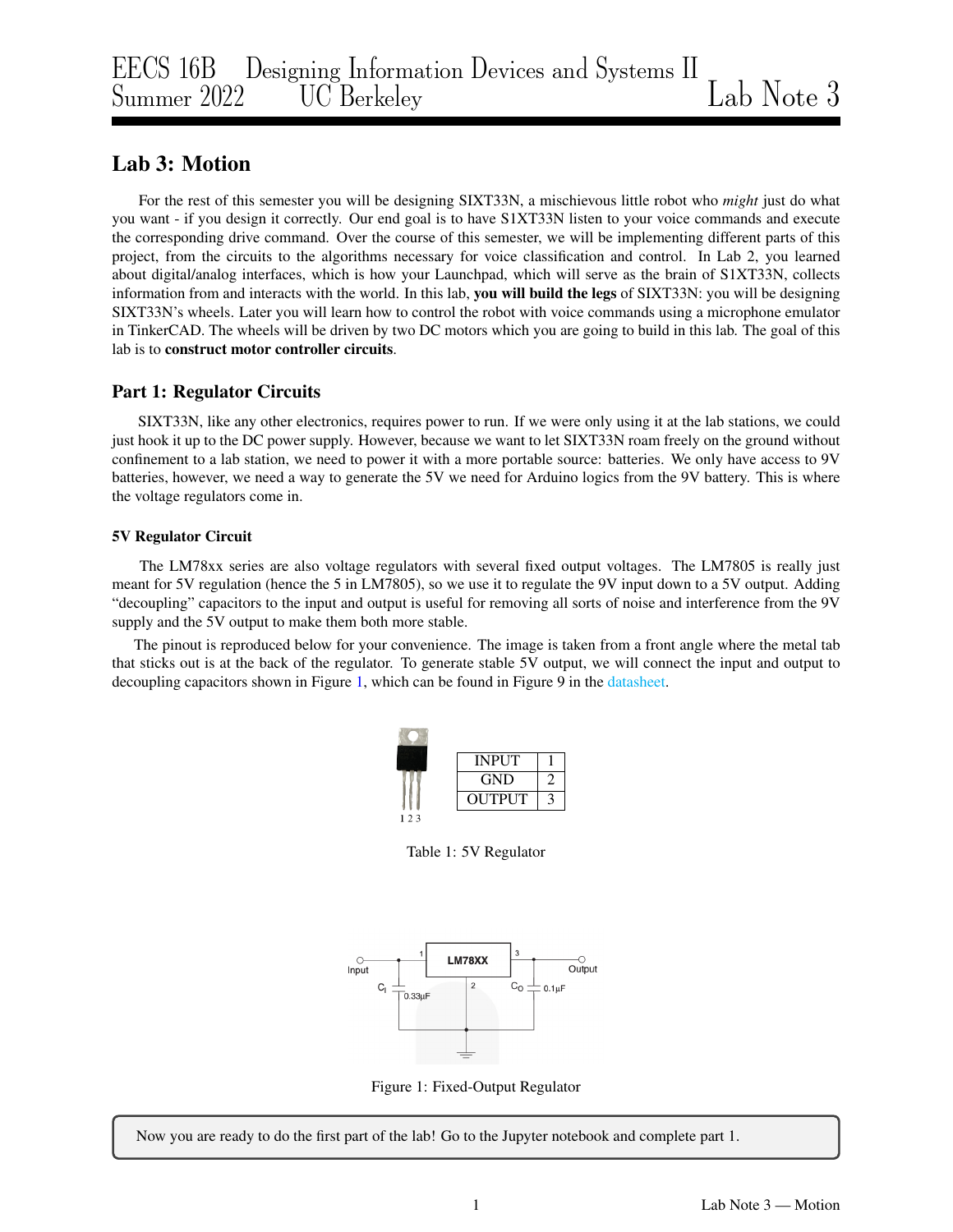### Part 2: Motor Drivers

S1XT33N uses 9-Volt DC motors. This means the maximum voltage that can be delivered to the motors is 9V, but the motors will move (albeit more slowly) with voltages less than 9V. There is some minimum voltage required to deliver enough power to the motors to overcome the static friction and start them, but after that point, we treat the motor speed as approximately linear with the applied voltage (this will be the basis of the system model you develop in the next lab).

<span id="page-1-0"></span>Because it is difficult to use the Arduino to control a true DC signal within 0V and 5V (e.g. 3.2V), we will instead make use of its PWM function. A PWM, or pulse-width modulated, signal is a square wave with a variable duty cycle (the proportion of a cycle period for which the power source is turned on, or logic HIGH) shown in Figure [2.](#page-1-0) PWM is used to digitally change the average voltage delivered to a load by varying the duty cycle. If the frequency is large enough, the on-off switching is imperceptible, but the average voltage  $(V_{AVG})$  delivered to the load changes proportionally with the duty cycle. Hence, changing the duty cycle corresponds to changing the DC voltage supplied to the motor. For example, you can get average voltage equals to 3.2V by setting the duty cycle to  $\frac{3.2}{5} = 64\%$ .



Figure 2: PWM Signal

We will use the Arduino's digital (PWM) pins to set the duty cycle for each motor's PWM signal. However, the Arduino's logical  $H I G H<sup>1</sup>$  $H I G H<sup>1</sup>$  $H I G H<sup>1</sup>$  voltage is 5V, which is not enough to directly drive the motors: even if your motor does turn on at 5V when you test it with the power supply, the Arduino cannot supply enough current to power the motors. This is where the motor driver circuits come in.

<sup>&</sup>lt;sup>1</sup>The logic-level signals are denoted as HIGH and LOW, where HIGH=5V and LOW=0V for the Arduino.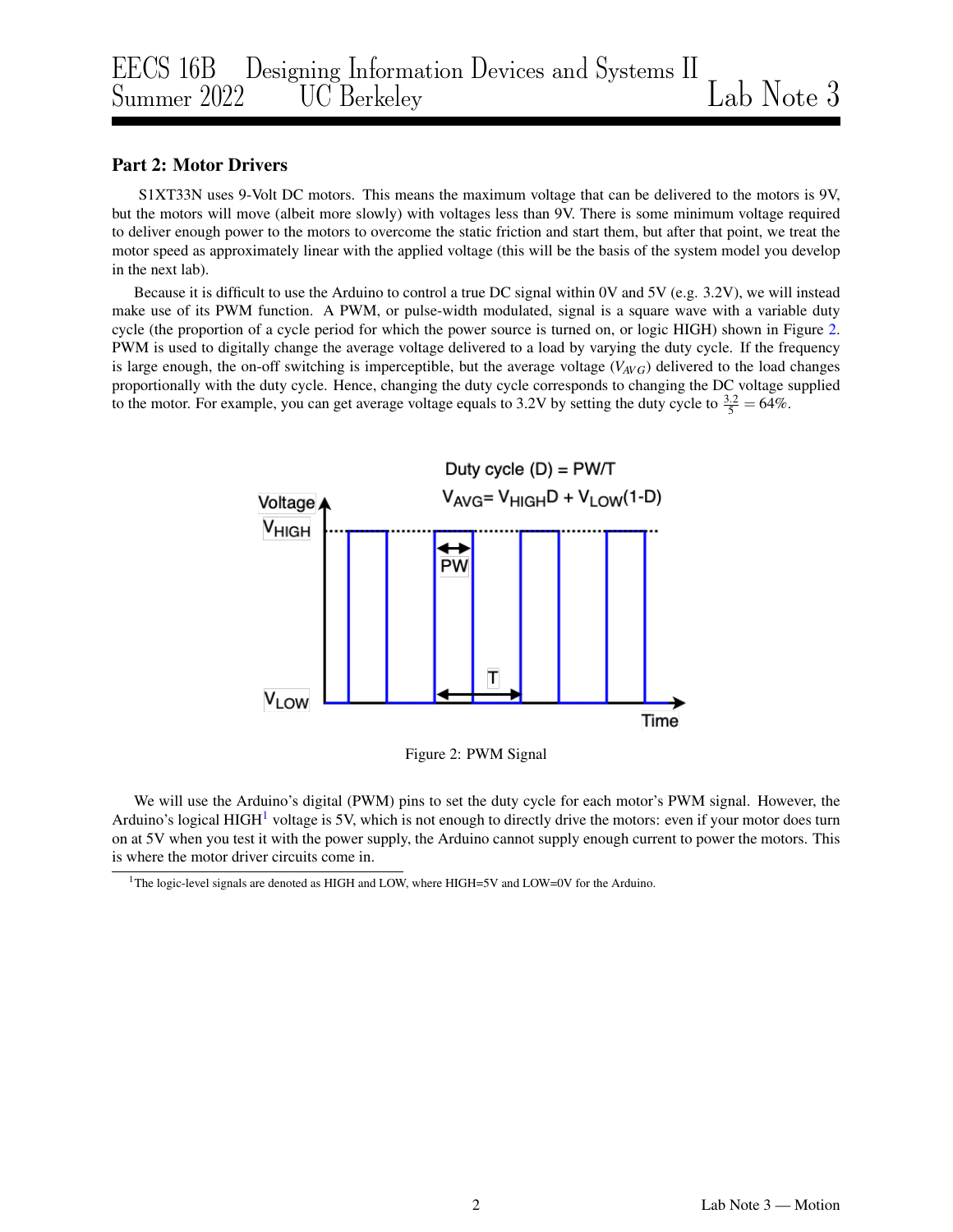<span id="page-2-0"></span>

Figure 3: Motor Controller Circuits

<span id="page-2-1"></span>

is LOW)

Figure 4: Model of NPN BJT in Different Modes

The PWM pin from the Arduino is connected via a resistor to the "Base(B)" of an NPN bipolar junction transistor (BJT). This transistor, in reality, behaves a bit differently from the NMOS with which you are familiar, but for this class, you may assume that it is functionally the same as an NMOS, behaving as a voltage-controlled switch. On the BJT, the three terminals are analogous to those of an NMOS: the "Base (B)" is the gate, the "Collector (C)" is the drain, and the "Emitter (E)" is the source.

BJT in Figure [3](#page-2-0) is switching between ON and OFF modes when the output voltage from Arduino *V<sup>A</sup>* is HIGH (5V) and LOW (0V) respectively. The model for both ON and OFF states are shown in Figure [4.](#page-2-1) When the BJT turns on, *VBE* can be modeled as a fixed voltage source with voltage value *VBE*<sup>0</sup> which is usually between 0.6V and 0.8V. For NPN BJT in TinkerCad, the value of  $V_{BE0}$  is approximately 0.8V in ON mode. In ON mode, there is a **Current Control Current Source** modeled between" Collector(C)" and "Emitter(E)", i.e., current at the "Collector (C)" is an amplified version of current at the "Base (B)" (notice that  $I_B$  has to flow into the "Base(B)" for the relation  $I_C = \beta_F I_B$ to hold.)  $β<sub>F</sub>$  is called the **Common-Emitter Current Gain**, e.g.  $β<sub>F</sub>$  is around 100 to 200 in our circuits. When the Arduino output pin  $V_A$  is HIGH (5V), the voltage across the resistor  $R_B$  in Figure [3](#page-2-0) is  $V_{HIGH} - V_{BE0}$ . So we can calculate the current flowing into the "Base  $(B)$ ",  $I_B$ , and the current flowing into the "Collector  $(C)$ ",  $I_C$ , as

<span id="page-2-2"></span>
$$
I_B = \frac{V_{HIGH} - V_{BE0}}{R_B} \tag{1}
$$

<span id="page-2-3"></span>
$$
I_C = \beta_F I_B = \beta_F \frac{V_{HIGH} - V_{BE0}}{R_B} \tag{2}
$$